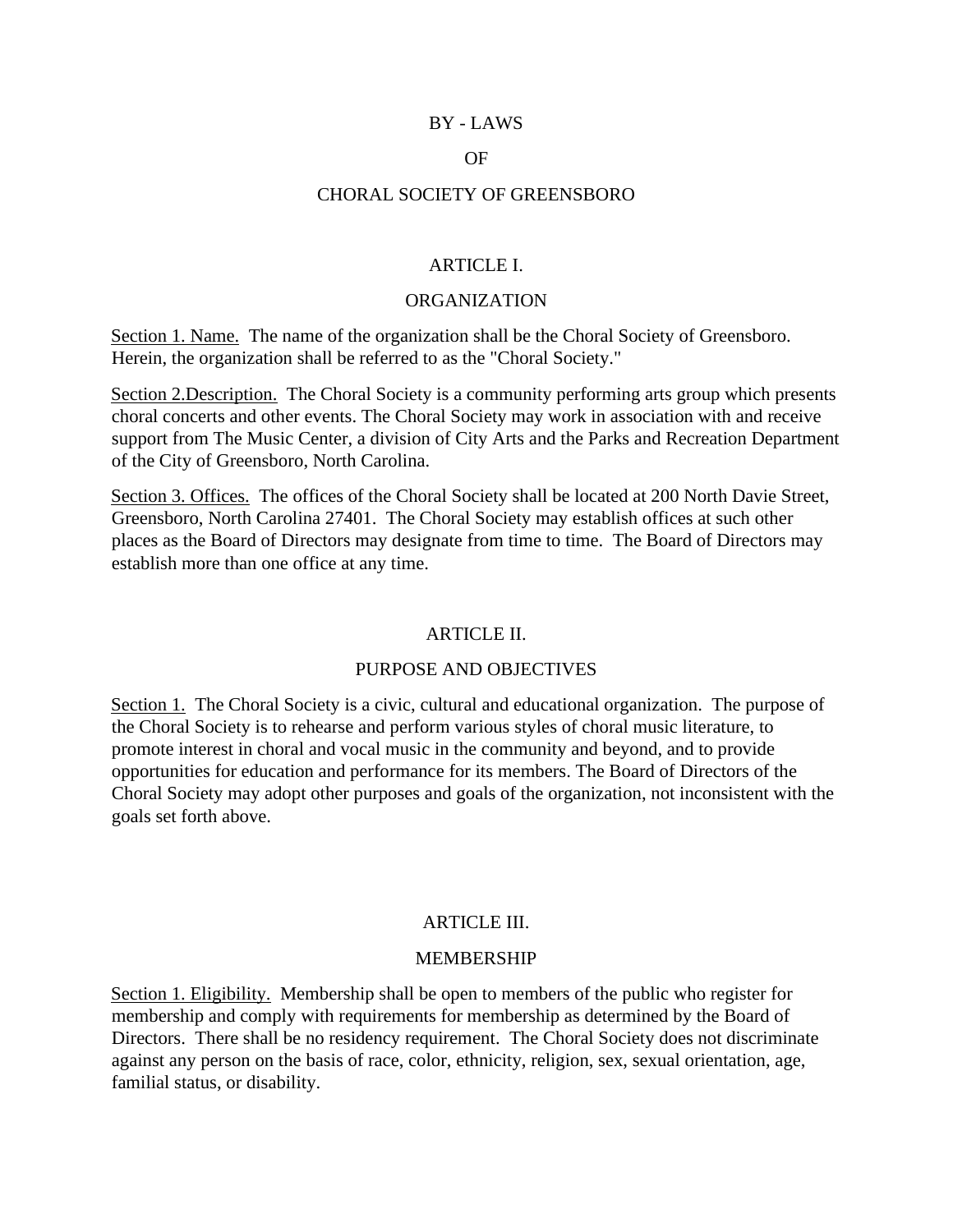Section 2. Restrictions on Membership. The Board of Directors and the Music Director may adopt reasonable requirements for membership in the Choral Society. These may include auditions for one or more voice parts or sections and limitation of chorus size in order not to exceed the availability of music manuscripts, rehearsal and performance facilities, or other constraints.

Section 3. Rights of Members. Each member shall have the right to participate in concerts and other activities of the Choral Society subject to reasonable limitations imposed by the Board of Directors, including restrictions applicable to particular concerts or musical selections based on the nature of the music to be performed or exclusion because of poor attendance or disruptive behavior. Each member shall have the right to vote in the election of members of the Board of Directors and in such other matters as may come before membership for a vote.

Section 4. Term of Membership. Each person who qualifies for membership shall continue as a member of the Choral Society for the remainder of the concert season in which the person registers. Membership may be renewed by registration for one or more concerts in a subsequent concert season. Membership for a concert season continues for the entire season until resignation or other termination. Membership continues in a particular concert season, even if the member is not participating in all concerts or other events of the Choral Society.

Section 5. Duties of Membership. Each member shall: 1) Learn the music selected for each Choral Society concert in which the member participates; 2) Bring music to each rehearsal; 3) Return the music to the Music Librarian in good condition, reasonable wear and tear excepted, after each performance as directed by the Music Librarian or be charged for its replacement; 4) Comply with the rehearsal attendance policy set by the Music Director for each concert; 5) Support the activities of the Choral Society, including its fundraising and community outreach; 6) Abide by the concert dress code; and 7) Comply with the other policies and rules adopted by the Board of Directors.

Section 6. Termination of Membership. Any member may terminate his or her membership by submitting written notice of resignation to the Recording Secretary. Membership may be terminated by the Board of Directors because of a member's repeated failure to comply with the duties of membership. In such cases, the Corresponding Secretary will provide the member with a written notice of his or her termination and the reason(s) for it sent to the member's last known address.

# ARTICLE IV.

# MEETINGS OF THE MEMBERSHIP

Section 1. Annual Meeting. An annual meeting of the membership will be held during the first regular rehearsal in April or at an alternative time determined by the Board of Directors. The Board of Directors shall give notice of the annual meeting to the membership. Notice shall be deemed sufficient if given orally at two consecutive rehearsals immediately prior to the meeting, e-mailed to all members at least one week prior to the meeting, or published at the beginning of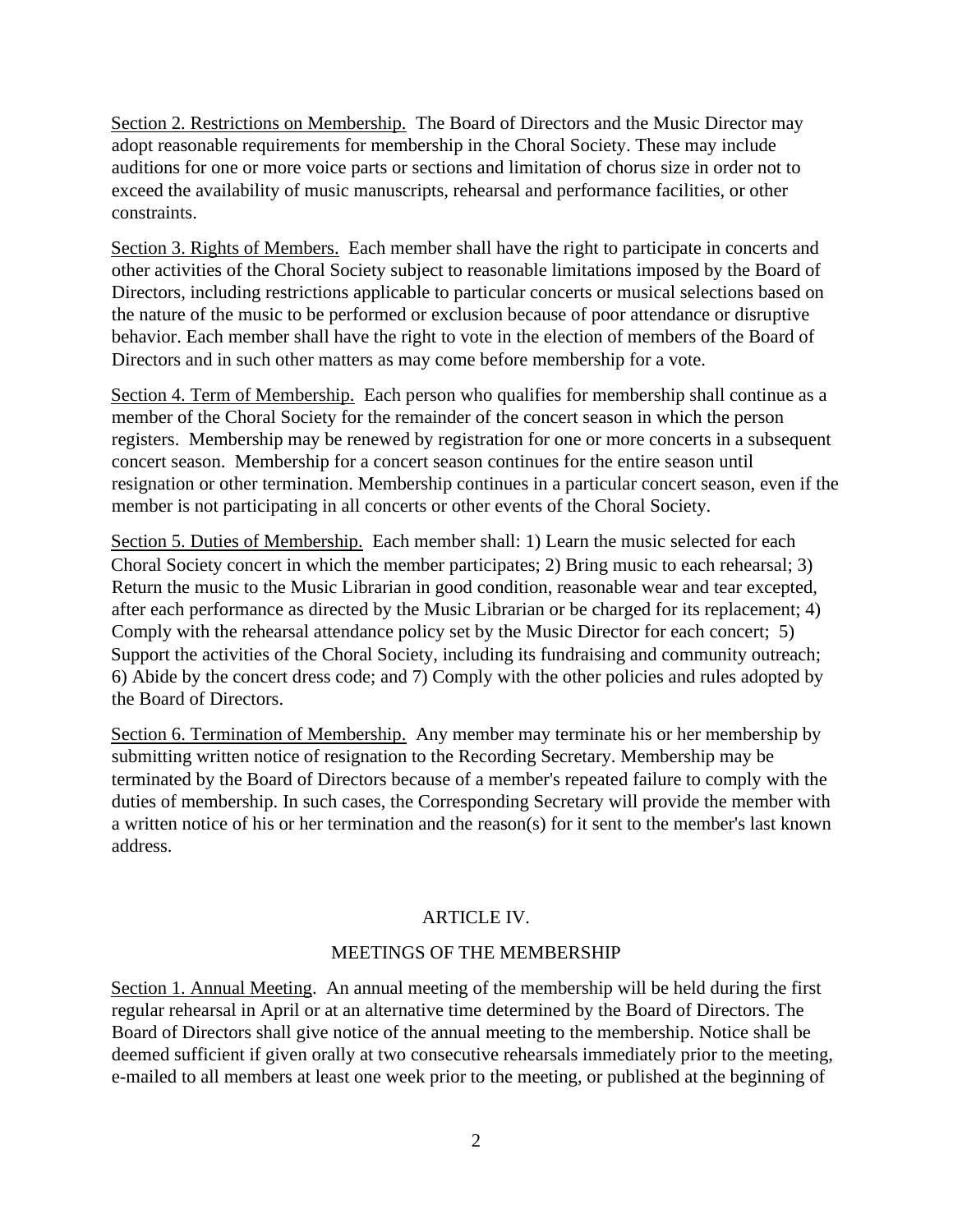the spring concert period in the schedule available to all members on the Choral Society web site.

Section 2. Special Meetings. Special meetings of the membership may be called by the President, by the Board of Directors, or by a written request signed by five percent (5%) of the membership and submitted to the Board of Directors. Notice of such meetings shall be sufficient if given orally at a rehearsal at least one week prior to the meeting or e-mailed to all members at least one week prior to the meeting.

Section 3. Quorum. Except as otherwise provided in these by-laws, a majority of the members participating in the concert that is being prepared at the time of the meeting shall constitute a quorum for the transaction of all business. If no concert is being prepared for the then-current concert season, a majority of the membership shall constitute a quorum for the transaction of all business.

Section 4. Voting. Each member shall be entitled to one vote. All voting shall be by a show of hands, except that, upon request of any member in advance of the vote and approval of the presiding officer, the vote of the membership shall be by secret ballot. The vote of a majority of the members present at any meeting at which there is a quorum shall carry the question and shall constitute the act of the entire membership, except as otherwise provided herein.

# ARTICLE V.

# **OFFICERS**

Section 1. Officers of the Organization. The officers of the Choral Society shall consist of a President, a Vice President, a Corresponding Secretary, a Recording Secretary, a Treasurer, and the Past President or Member at Large. All officers shall be members of the Choral Society.

# Section 2. Election and Term.

2.1. Officers of the Choral Society shall be elected for a two-year term by the membership at the annual meeting. A Vice President, Corresponding Secretary, Recording Secretary, or Treasurer who has served a full term may be nominated for and serve a second term in another office. With the exception of the President, who automatically becomes Past President, officers who have served two complete terms on the Board of Directors must remain off the Board for at least one year before serving again.

2.2. The President, Vice-President, and Corresponding Secretary shall be elected in oddnumbered years. The Treasurer and Recording Secretary shall be elected in even-numbered years.

2.3. If the Vice President, Corresponding Secretary, Recording Secretary, Treasurer, Past President or Member at Large resigns, dies, or is removed by the Board using procedures described in Section 3 of this Article before the end of his or her term, the Board shall, as soon as practicable, appoint a replacement to serve until the end of his or her term. A person appointed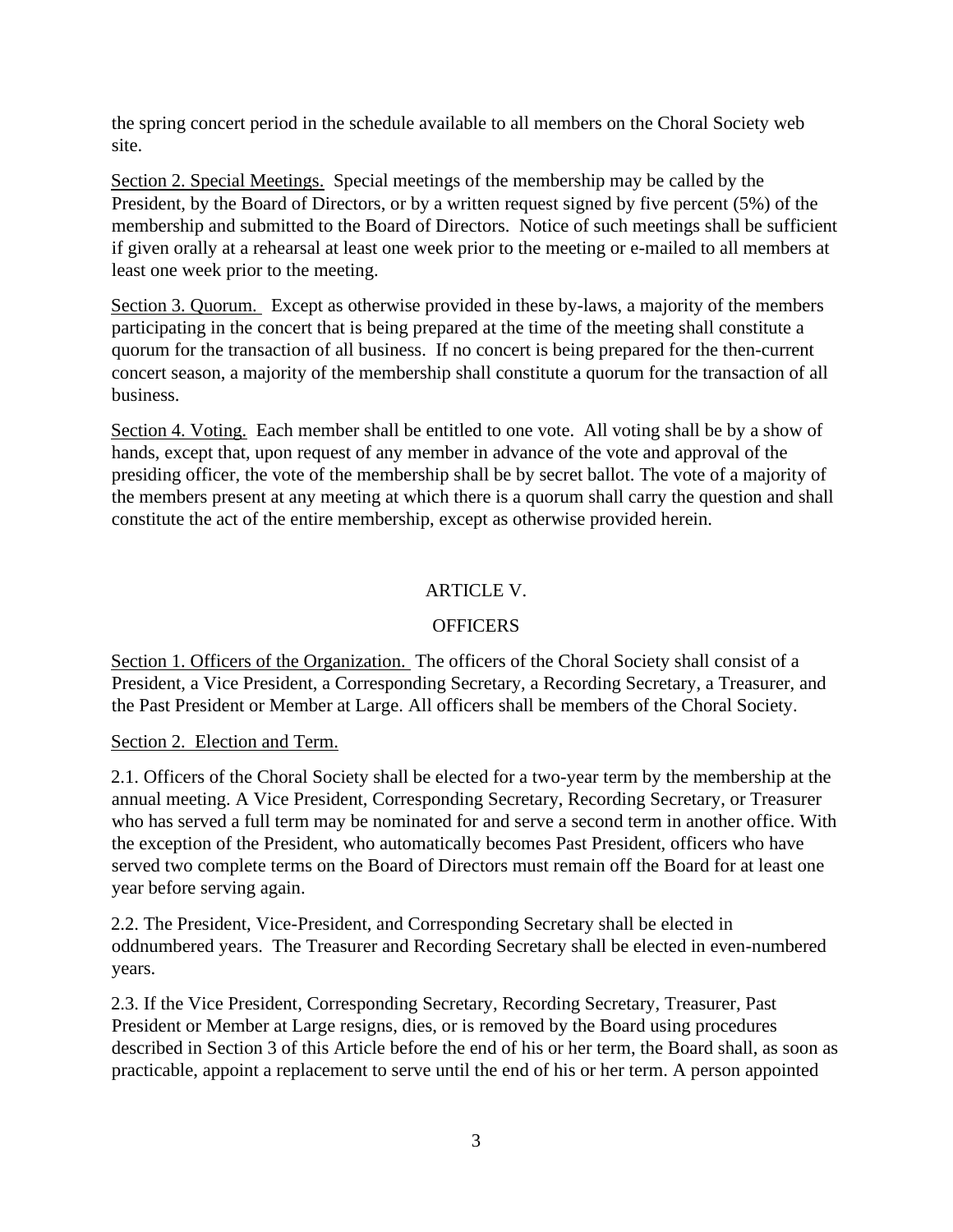by the Board to complete the term of a Vice President, Corresponding Secretary, Recording Secretary, or Treasurer may be nominated and stand for election to his or her appointed office for the next full term for that office. After completing this full term, he or she may also be nominated and serve a subsequent term in another office in accordance with Section 2.1. A replacement for the Past President will bear the title Member at Large and, if possible, should be a past Choral Society officer who has recently completed his or her term. After completing his or her term, a Member at Large must remain off the Board of Directors for at least a year before being nominated for another office.

2.4. If, as determined by the President or a two-thirds vote of the Board of Directors, a President becomes temporarily unable to fill her or his duties, the Vice President shall assume the title of Acting President and temporarily execute the duties of the President while continuing to execute the duties of Vice President.

2.5. If a President, resigns, dies, or is removed by the Board of Directors, the Vice President shall immediately succeed to the office of President, and the position of Vice President shall be filled by the Board of Directors in accord with Section 2.3. A Vice President who succeeds to the office of President may be nominated and elected to serve a subsequent full term as President. If this occurs, the Board of Directors will then appoint a Member at Large to the Board, giving preference to former officers who have recently completed their terms. If a Vice President who succeeded to the position of President is not elected to a subsequent term as President, she or he becomes the Past President.

2.6. The President, subject to the approval of the Board of Directors, shall appoint a Nominating Committee, which shall consist of two officers, including the Past President or Member at Large, and at least one member who is not an officer. The Past President or Member at Large shall be the chairperson of the Nominating Committee. The Nominating Committee shall present a proposed slate of officers to the Board of Directors for their approval. If the Board fails to approve one or more of the candidates, the Nominating Committee shall reconvene and propose an alternative slate. After Board approval, the President shall present the proposed slate to the membership at the rehearsal immediately preceding the annual meeting of the membership. At the Annual Meeting the President shall again present the proposed slate of officers for election. The membership shall vote on the proposed slate of officers and any nominations from the floor.

2.7. If an emergency situation outside the control of the Board, such as a natural disaster or epidemic, makes it impossible to hold a membership meeting to elect officers at the time stipulated in the bylaws, the Board may, by a two thirds vote, extend the terms of all existing members until an election is held to replace them. If an officer is unwilling to serve beyond her or his normal term, the remaining Board members may elect a replacement to serve during the extended term.

The Board shall schedule the next election as soon as it becomes practicable to hold a general membership meeting. Only replacements for the officers whose terms would have expired first will be elected at this meeting, and they will take office immediately. Their terms will be shortened to terminate at the end of the concert year following the concert year in which they were elected. Replacements for the remaining officers will be elected following the normal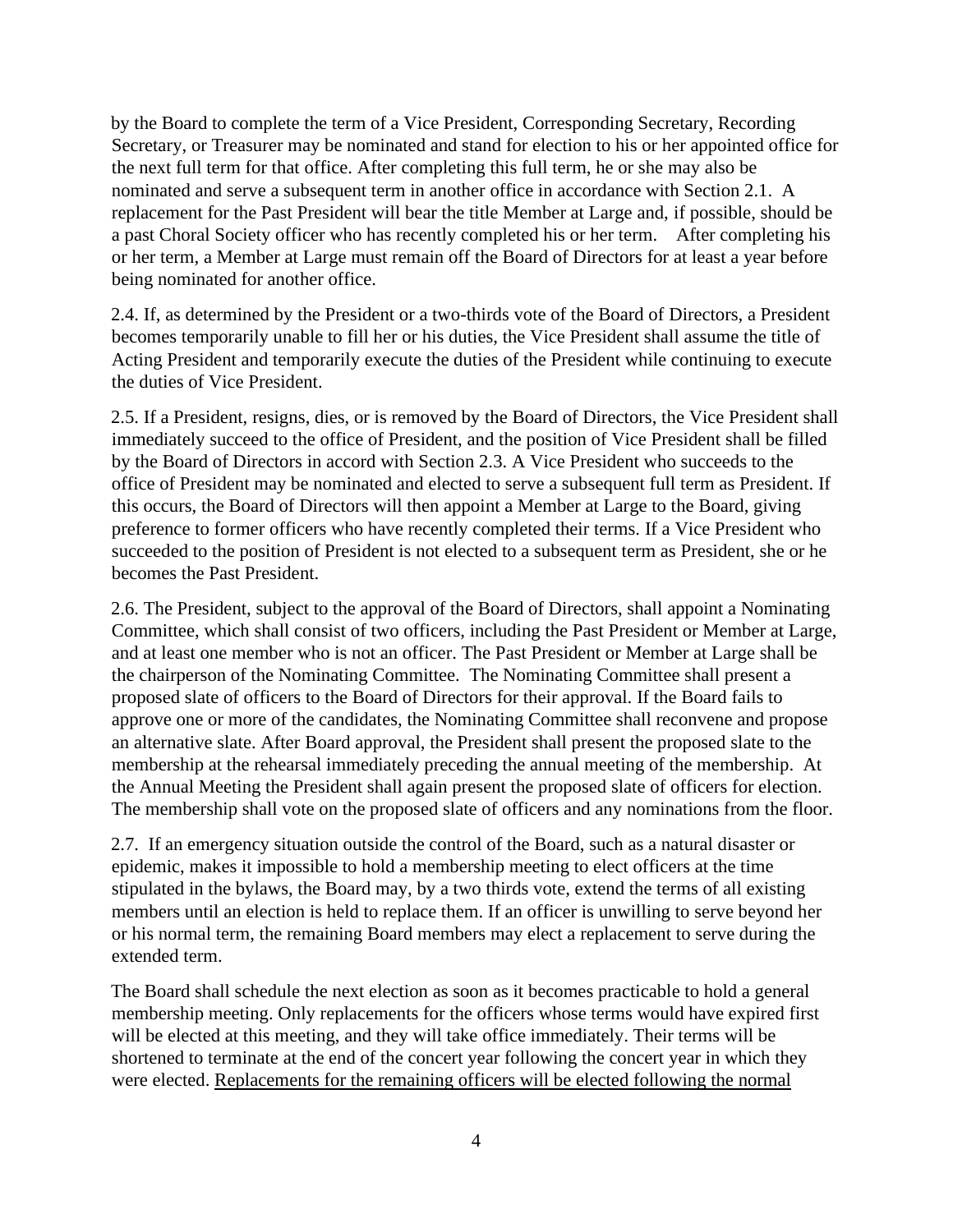procedures at the end of the same year and serve a normal two-year term beginning the next concert year.

Section 3. Removal. An officer may be removed by a two-thirds vote of the voting members of the Board of Directors for continuing failure to perform the duties of his or her office, including but not limited to missing more than two Board of Directors meetings during the fall or spring concert period.

Section 4. President. The President shall be the principal executive officer of the Choral Society and, subject to the control of the Board of Directors, shall in general supervise and direct the business of the Choral Society. The President shall: a) Regularly attend meetings of the Board of Directors; b) Preside at meetings of the Board of Directors and meetings of the membership; c) Appoint all committees and their chairs; d) Act as liaison between the Music Center of the City of Greensboro Parks and Recreation Department or any other coordinating or sponsoring organizations and the Board of Directors of the Choral Society; e) Oversee the successful functioning of all committees; f) Communicate the policies of the Board of Directors to the membership; g) Prepare and send to Board members the agenda for regular board meetings in advance of the meetings; h) Have the authority to sign contracts and agreements on behalf of the Choral Society, subject to approval by the Board of Directors.

Section 5. Vice President. The Vice President shall: a) Regularly attend meetings of the Board of Directors; b) Serve as Acting President or become President and complete the term of a former President under the conditions described in Article V, Sections 2.4 and 2.5 respectively; c) Preside over board meetings and general membership meetings in the absence of the President; d) Be responsible for planning and implementing member recruitment, retention, and fundraising activities. Subject to the approval of the Board of Directors, he or she may form and appoint committees for these purposes; e) In general, perform all duties incident to the office of Vice President as may be assigned from time to time by the President and the Board of Directors.

Section 6. Recording Secretary. The Recording Secretary shall: a) Regularly attend meetings of the Board of Directors; b) Cooperate with the Music Librarian and Director of the Music Center to keep the membership roster of the Choral Society up to date; c) Take roll at each Choral Society rehearsal and meeting of the membership and report attendance to the Director of the Music Center and absences to the Librarian; d) In cooperation with the Music Librarian, notify members with absences that exceed the limit set by the Music Director for a particular concert that they must contact the Music Director to determine whether they can participate in the next concert; e) Assist the Librarian as needed in distribution of music to the membership and recovery of missing music; f) In general, perform all duties incident to the office of Recording Secretary as may be assigned from time to time by the President and the Board of Directors.

Section 7. Corresponding Secretary. The Corresponding Secretary shall: a) Regularly attend meetings of the Board of Directors; b) In cooperation with the Director of the Music Center, Music Director, and President, arrange for the preparation and sending of correspondence and notices to the membership, including the absence policy for each rehearsal period; c) Prepare minutes of the meetings of the membership and meetings of the Board of Directors for approval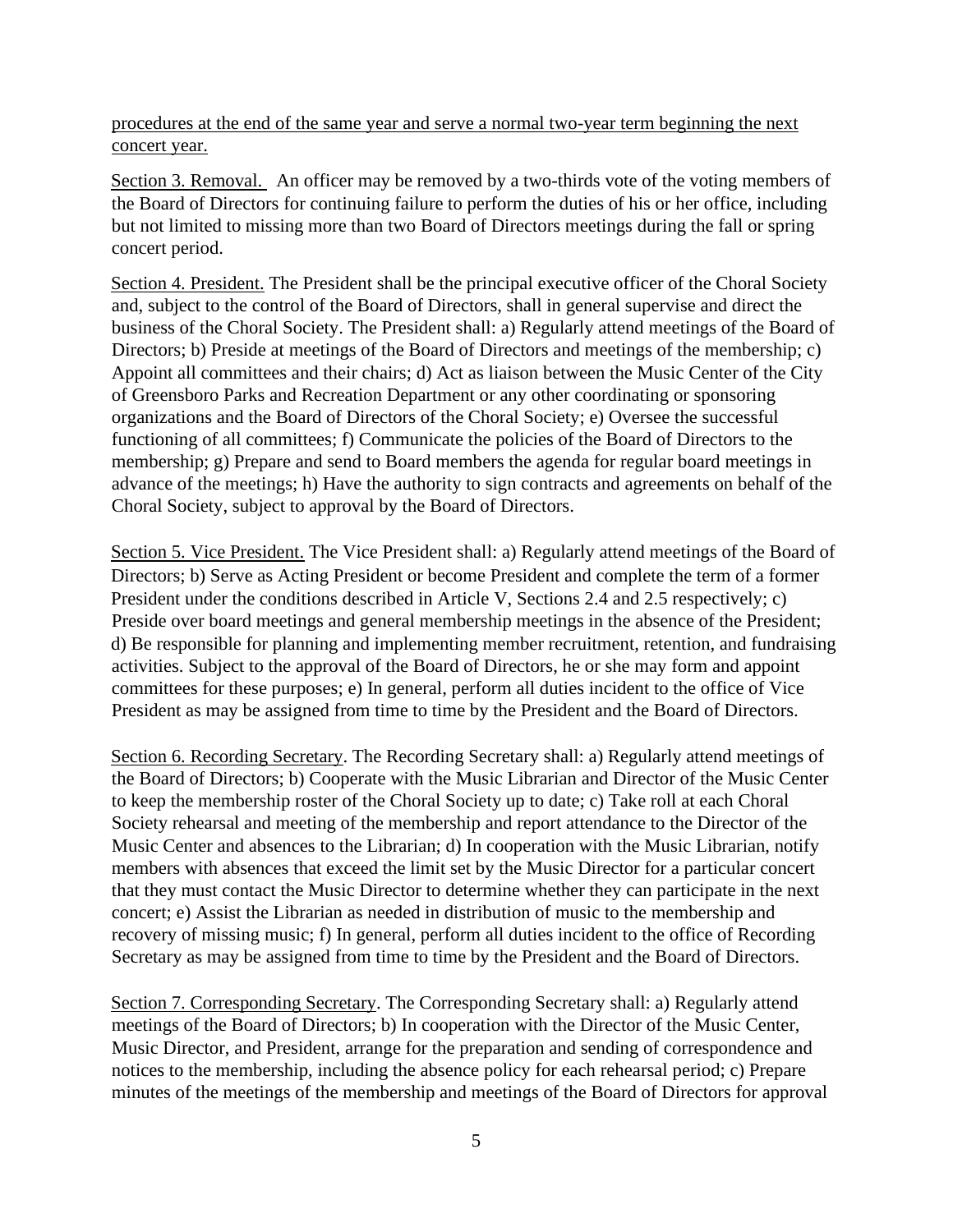by the Board and retain physical copies of the minutes in one or more books; d) Prepare and mail correspondence and letters of appreciation to members or third parties as may be directed by the President or Board of Directors; e) In general, perform all duties incident to the office of Corresponding Secretary as may be assigned from time to time by the President and the Board of Directors.

Section 8. Treasurer. The Treasurer shall: a) Regularly attend meetings of the Board of Directors; b) Maintain custody of and be responsible for all funds of the Choral Society; c) Receive and give receipts of funds and moneys paid to the Choral Society from any source whatsoever and deposit such funds in the name of the Choral Society in such depositories as shall be selected in accordance with these by-laws; d) Prepare a statement of the Choral Society's assets, income and disbursements before each regular meeting of the Board of Directors and present it to the Board, and prepare and present a summary report to the Board at the end of each fall and spring concert period; e) Assist the Vice President in fundraising activities; f) Provide information needed for the annual examination of the financial records of the Choral Society as prescribed by Article VIII, Section 5; g) Disburse funds as directed by the Board of Directors or President as described in Article VIII; Section 3; h) Prepare and submit the Annual Report of Organization Exempt from Income Tax to the Internal Revenue Service; i) In general, perform all duties incident to the office of Treasurer as may be assigned from time to time by the President and the Board of Directors.

Section 9. Past President or Member at Large. The Past President or Member at Large shall: a) Regularly attend meetings of the Board of Directors; b) Advise and inform the Board about past decisions, activities, and administrative practices; c) Chair the Nominating Committee for new officers; d) In general, perform all duties incident to the office of Past President or Member at Large as may be assigned from time to time by the President and the Board of Directors.

Section 10. Compensation. Officers of the Choral Society shall not receive any compensation for their services in such capacity.

#### ARTICLE VI

### MUSIC DIRECTOR AND LIBRARIAN

Section 1. Music Director. The Music Director may be employed by the Music Center of the City of Greensboro Parks and Recreation Department. The Music Director shall: a) Regularly attend meetings of the Board of Directors; b) Be in charge of all rehearsals and performances of the Choral Society; c) Select appropriate literature for rehearsal and performance; d) Coordinate rehearsal and performance schedules in advance of scheduled concerts; e) In cooperation with the Director of the Music Center, and in consultation with the Board of Directors, select and employ musicians as needed to participate in Choral Society Concerts; f) Set the attendance policy for each rehearsal period and determine whether members with excessive absences will be able to perform at concerts. The Music Director shall not be responsible for Choral Society administrative matters, which shall be handled by the officers of the Choral Society.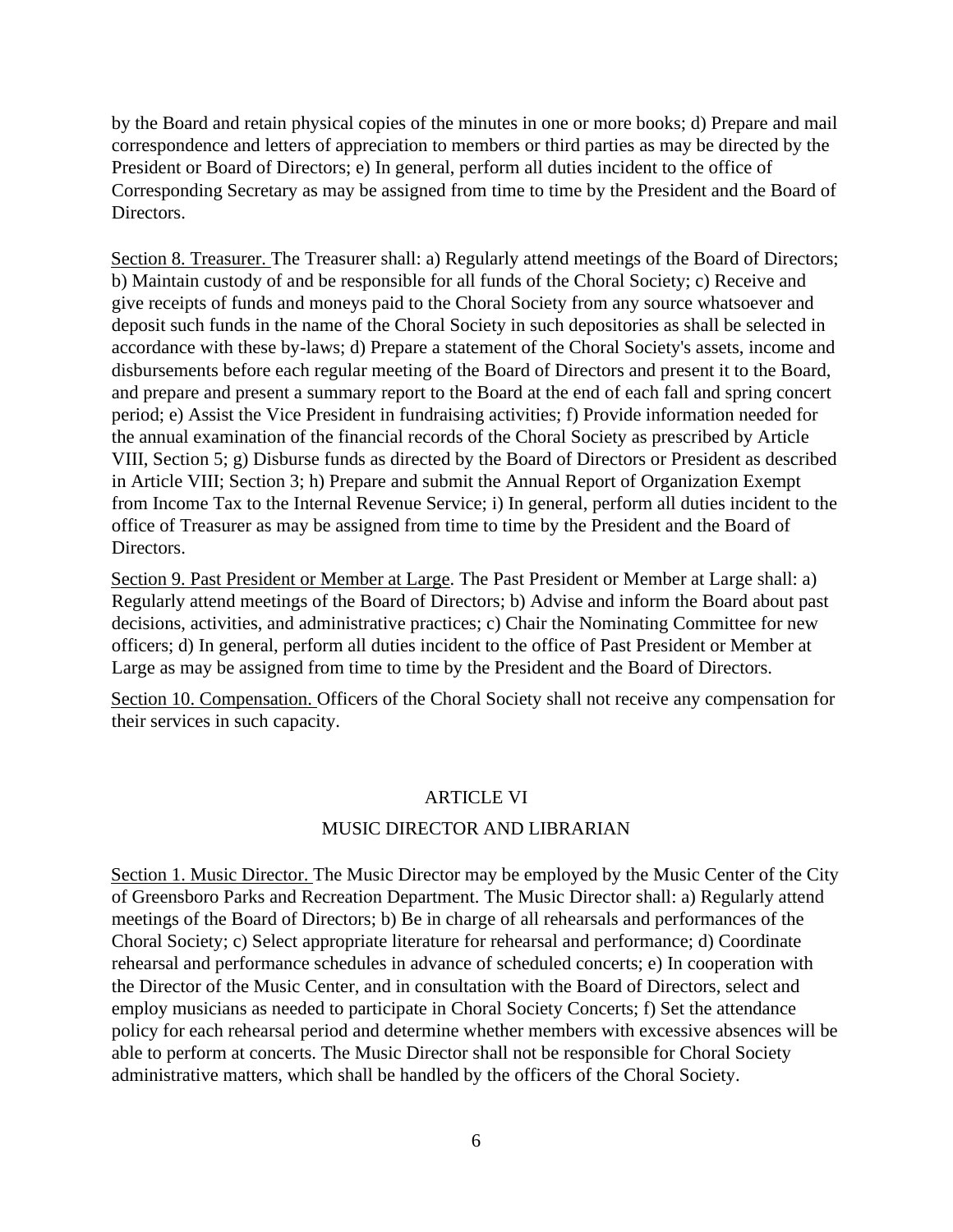Section 2. Music Librarian. The Librarian of the Choral Society may be employed on a part-time basis by the Music Center of the City of Greensboro Parks and Recreation Department. The Librarian shall: a) Regularly attend meetings of the Board of Directors; b) Assemble music and distribute it to members; c) Keep such records as may be necessary to keep track of music distributed to the membership and music stored in the music library; d) Take up music after performances; e) File returned music in the music library; f) Return borrowed copies of music to their owners; g) In cooperation with the Recording Secretary, locate and recover missing music; h) Assist in borrowing music when necessary; i) Keep music library in good order; j) Mark music of the Choral Society with a stamp or other emblem to show ownership of the music; k) Assist in lending music of the Choral Society in cooperation with the Director of the Music Center; l) Cooperate with the Corresponding Secretary to prepare notices for distribution to the membership at the beginning of each rehearsal period, including information about the attendance policy for the rehearsal period; m) Perform such duties of the office of Librarian as may be assigned from time to time by the Music Director, President, Board of Directors, or Director of the Music Center.

### ARTICLE VII.

### BOARD OF DIRECTORS

Section 1. General Powers. The business and affairs of the Choral Society shall be managed and governed by the Board of Directors.

Section 2. Membership. The Board of Directors of the Choral Society shall consist of nine persons, including eight voting members and one non-voting, ex-officio member. The following are voting members: President, Vice President, Recording Secretary, Corresponding Secretary, Treasurer, Past President or Member at Large, Music Director of the Choral Society, and Music Librarian. So long as the Choral Society continues its cooperation with the Greensboro City Arts Music Center, the Director of the Music Center shall be a nonvoting, ex-officio member of the Board. The term of each Director shall correspond to the term of the qualifying position held by him or her. Directors shall serve until their successors are duly qualified and assume office.

Section 3. Specific Duties. The Board of Directors of the Choral Society shall have the duty to develop and implement policies for membership, concert dress, fundraising projects, personnel policies, cooperation with the Greensboro City Arts Music Center or other organizations, and other policies and procedures affecting the operation of the Choral Society. The Board shall also implement the attendance policy set by the Music Director. At least every four years, normally in the second year of a President's term, the Board of Directors shall appoint a committee to examine the by-laws, and propose any needed amendments to the Board of Directors for consideration. The Board of Directors shall generally perform or arrange for the performance of other functions that are necessary and proper for the operation of the Choral Society and the achievement of its goals and purposes.

Section 4. Removal. An officer who is removed in accordance with Article V, Section 3 or a Music Director or Music Librarian who resigns or is dismissed will no longer be a member of the Board of Directors.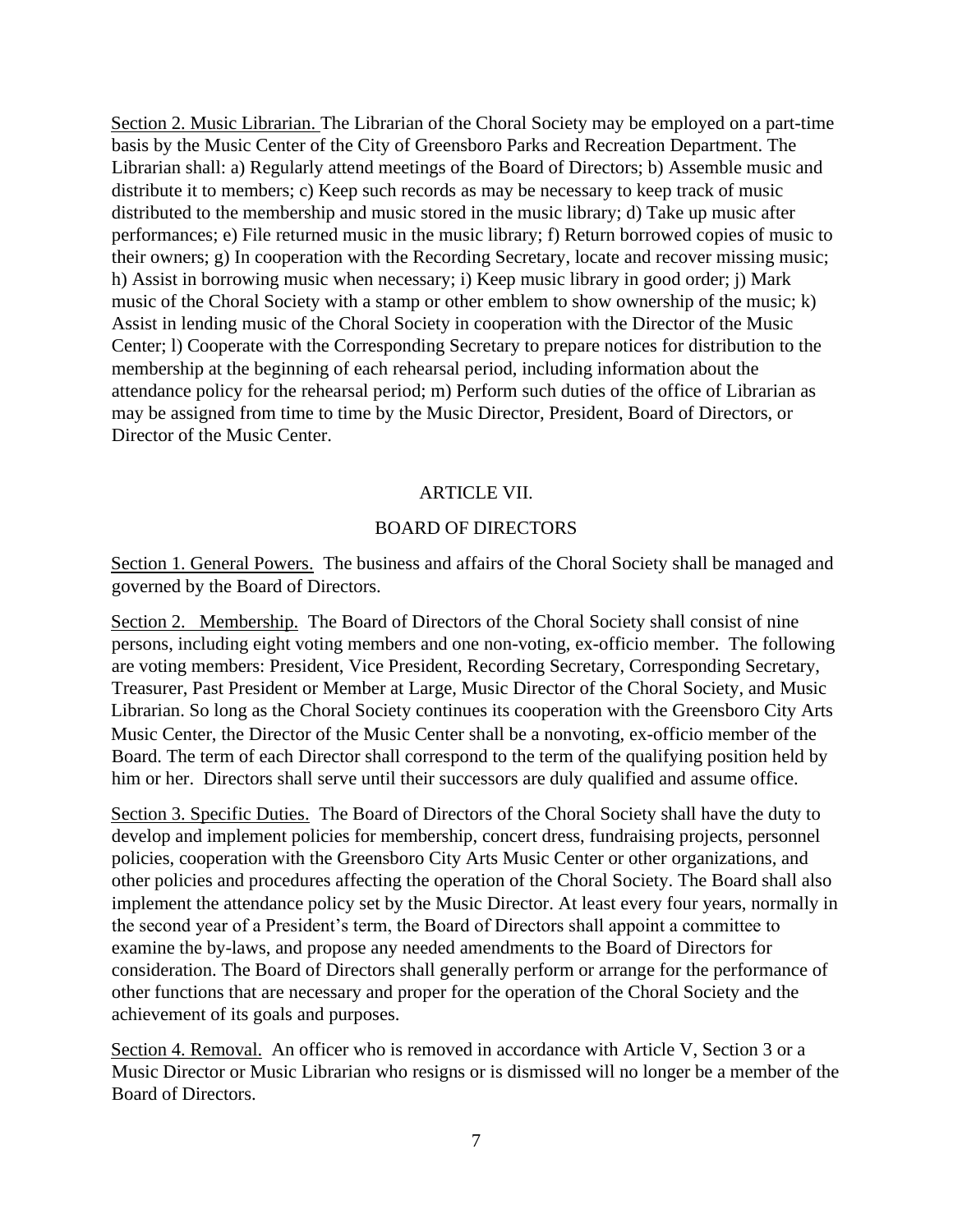Section 5. Meetings. The Board of Directors shall meet monthly, except that no monthly meeting need be held if the President determines that there is no business that needs the immediate attention of the Board of Directors. Special meetings of the Board of Directors may be called by the President and must be called upon the request of a majority of members of the Board. Except in the case of true emergencies, at least one week's notice of special meetings shall be provided.

Section 6. Quorum and Voting. A majority of the voting members fixed by these by-laws shall constitute a quorum for the transaction of business at any meeting of the Board of Directors. Except as otherwise provided in these bylaws, the act of the majority of the voting members present at a meeting at which a quorum is present shall be the act of the Board of Directors.

Section 7. Other Committees. The President, with the approval of the Board of Director, may appoint committees with members from the general membership or Board of Directors. Committee chairpersons who are not Board members may be invited to attend meetings of the Board of Directors in an ex officio, advisory capacity.

### ARTICLE VIII.

### CONTRACTS AND FINANCE

Section 1. Contracts and Loans. An officer, officers, agent, or agents may enter into contracts on behalf of of the Choral Society only if appointed by the Board of Directors; such authority may be general or confined to a specific purpose. No loan shall be contracted on behalf of the Choral Society and no evidence of indebtedness shall be issued in its name unless authorized by a resolution of the Board of Directors specific to the transaction.

Section 2. Nonprofit Status. The Choral Society shall be operated as a not-for-profit organization, and shall apply for tax exempt status under applicable provisions of the Internal Revenue Act of 1986, as amended.

Section 3. Use of Funds. Funds raised by the Choral Society, including contributions, ticket revenues from special concerts, and all other income, shall be used only for programs, purposes, and general activities of the Choral Society. All expenditures must be approved by the Board of Directors, except that the President may approve one-time, emergency expenditures in an amount not to exceed \$500. No member may receive monetary payments from the funds of the Choral Society except as reimbursement for authorized expenses incurred on behalf of the Choral Society.

Section 4. Accounts. One or more separate accounts for funds of the Choral Society shall be established and maintained at financial institutions approved by the Board of Directors. Transactions in any such accounts shall be reported to the Board of Directors by the Treasurer at each regular meeting of the Board. The Board of Directors may authorize the creation of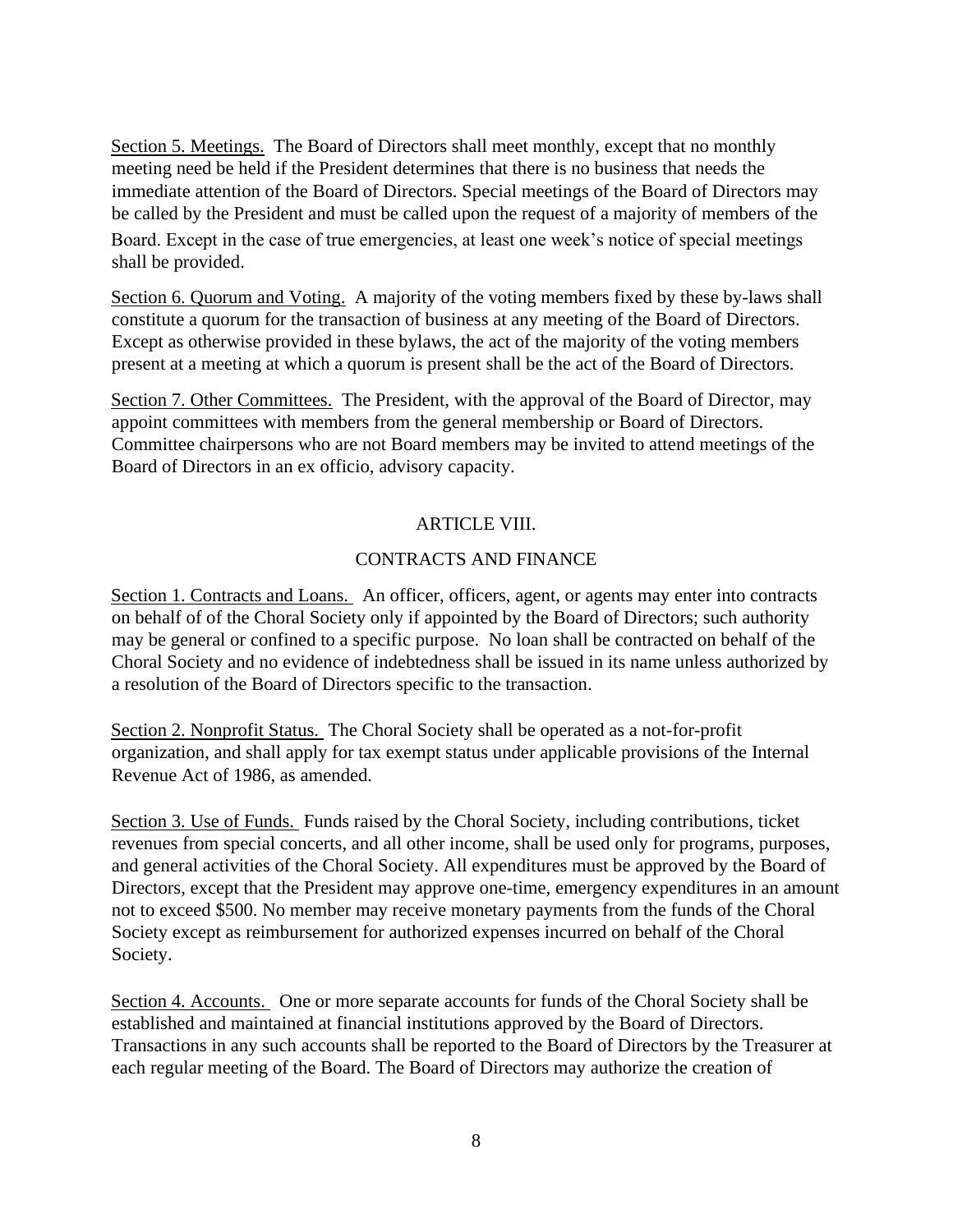restricted or special purpose accounts. Checks and withdrawals may be signed by the President, Treasurer or other individual designated by the Board of Directors.

Section 5. Financial Reports. The fiscal year of the Choral Society shall be set by the Board of Directors. The Treasurer shall keep accurate and current records of all income and expenses of the Choral Society. The Treasurer shall provide to the Board of Directors an annual report of assets, liabilities, and a statement of operations of the Choral Society. The financial records of the Choral Society shall be examined annually for completeness and accuracy by a committee of two persons selected by the Board of Directors with education or experience in financial affairs, such as bookkeeping, accounting, or related fields. If the committee discovers significant discrepancies or missing funds and the Board cannot resolve the discrepancy, the Board shall engage a Certified Public Accountants or Certified Fraud Examiner to conduct an audit or other examination to determine the extent of and responsibility for the discrepancy. NOTE: THE BOARD OF DIRECTROS ADOPTED THESE BYLAWS WITH THE PROVISION THAT THE FIRST SUDIT SHALL BE CONDUCTED AT THE END OF THE 2018-2019 CONCERT SEASON:

Section 6. Cash Transactions. On each occasion where cash is collected by the Choral Society, the cash receipts shall be counted by the Treasurer and verified by the Vice President; a written report shall be prepared and signed by both. In the event of the absence of the Treasurer, Vice President, or both, other elected members of the Board of Directors shall perform this duty.

Section 7. Distribution of Assets upon Dissolution. In the event of the dissolution of the Choral Society, any residual assets of the Choral Society shall be paid or distributed as Directed by the Board of Directors to one or more organizations that are tax-exempt under Section 501 (c) (3) of the Internal Revenue Code of 1986, as amended, or shall be distributed to the federal, state or local government for a public purpose. Any such assets not so distributed shall be disposed of by a court of competent jurisdiction of Guilford County, North Carolina.

# ARTICLE IX.

# MISCELLANEOUS

Section 1. Amendments. Any amendments to these by-laws must be approved by a vote of twothirds of the voting members of the Board of Directors. Approved amendments shall be published to the Choral Society membership within a reasonable period after the date of adoption. Upon receipt of a written petition proposing an amendment or amendments signed by at least one-third of the membership as defined in Article III, Section 4, the Board must consider and vote on such amendments and publish the results of the vote.

Section 2. Should the cooperative relationship between the Choral Society and the City of